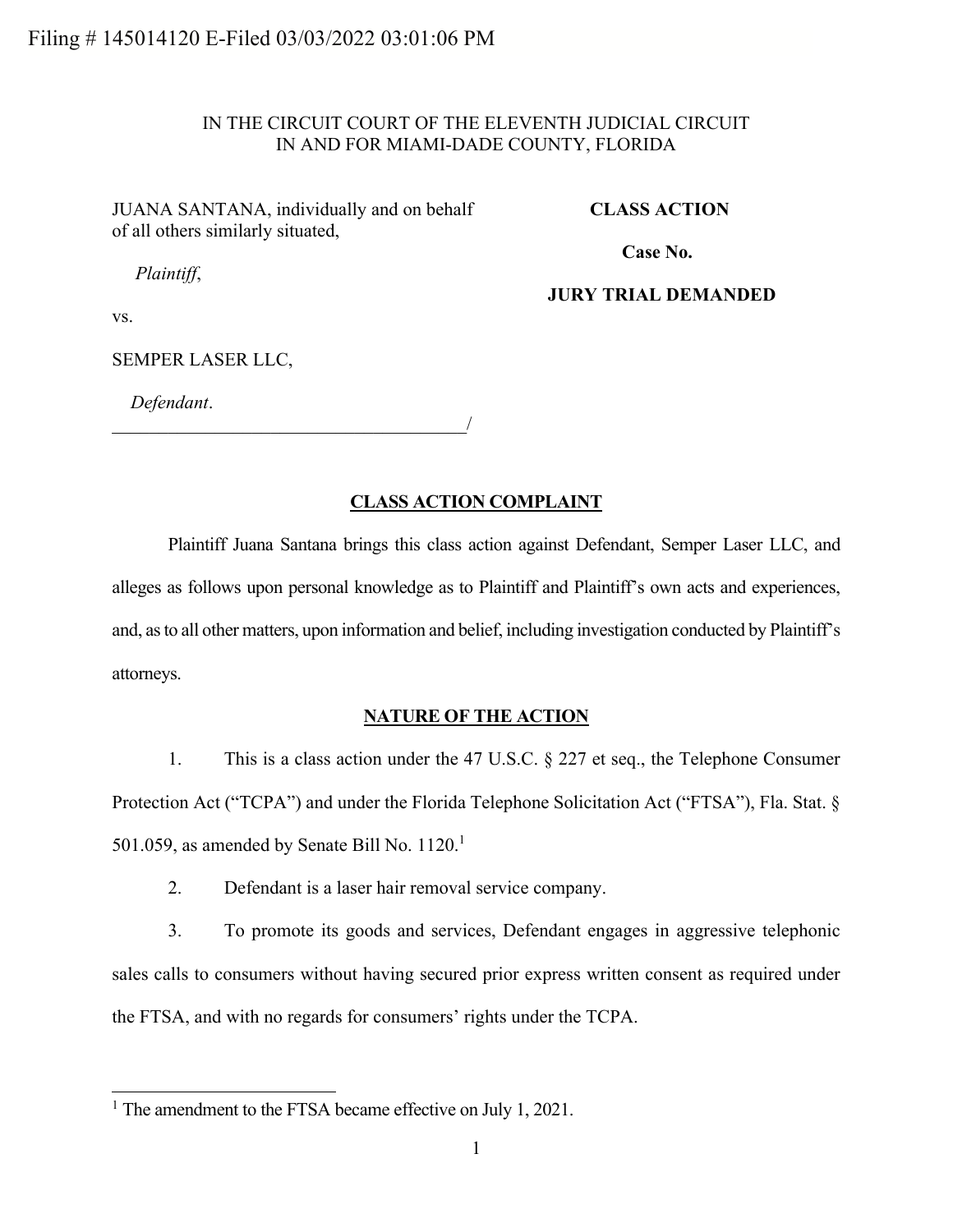4. Defendant's telephonic sales calls have caused Plaintiff and the Class members harm, including violations of their statutory rights, statutory damages, annoyance, nuisance, and invasion of their privacy.

5. Through this action, Plaintiff seeks an injunction and statutory damages on behalf of herself and the Class members, as defined below, and any other available legal or equitable remedies resulting from the unlawful actions of Defendant.

#### **PARTIES**

6. Plaintiff is, and at all times relevant hereto was, an individual and a "called party" as defined by Fla. Stat. § 501.059(1)(a) in that she was the regular user of telephone number \*\*\*- \*\*\*-8525 (the "8525 Number") that received Defendant's telephonic sales calls.

7. Defendant is, and at all times relevant hereto was, a Florida limited liability company and a "telephone solicitor" as defined by Fla. Stat. § 501.059(f). Defendant maintains its primary place of business and headquarters in Miami, Florida. Defendant directs, markets, and provides business activities throughout the State of Florida and the United States.

## **JURISDICTION AND VENUE**

8. This Court has subject matter jurisdiction pursuant to Florida Rule of Civil Procedure 1.220 and Fla. Stat. § 26.012(2). The matter in controversy exceeds the sum or value of \$30,000 exclusive of interest, costs, and attorney's fees.

9. Defendant is subject to personal jurisdiction in Florida because this suit arises out of and relates to Defendant's contacts with this state. Defendant made or caused to be made telephonic sales calls into Florida without the requisite prior express written consent in violation of the FTSA and/or after consumers had requested to be opted out of further communications with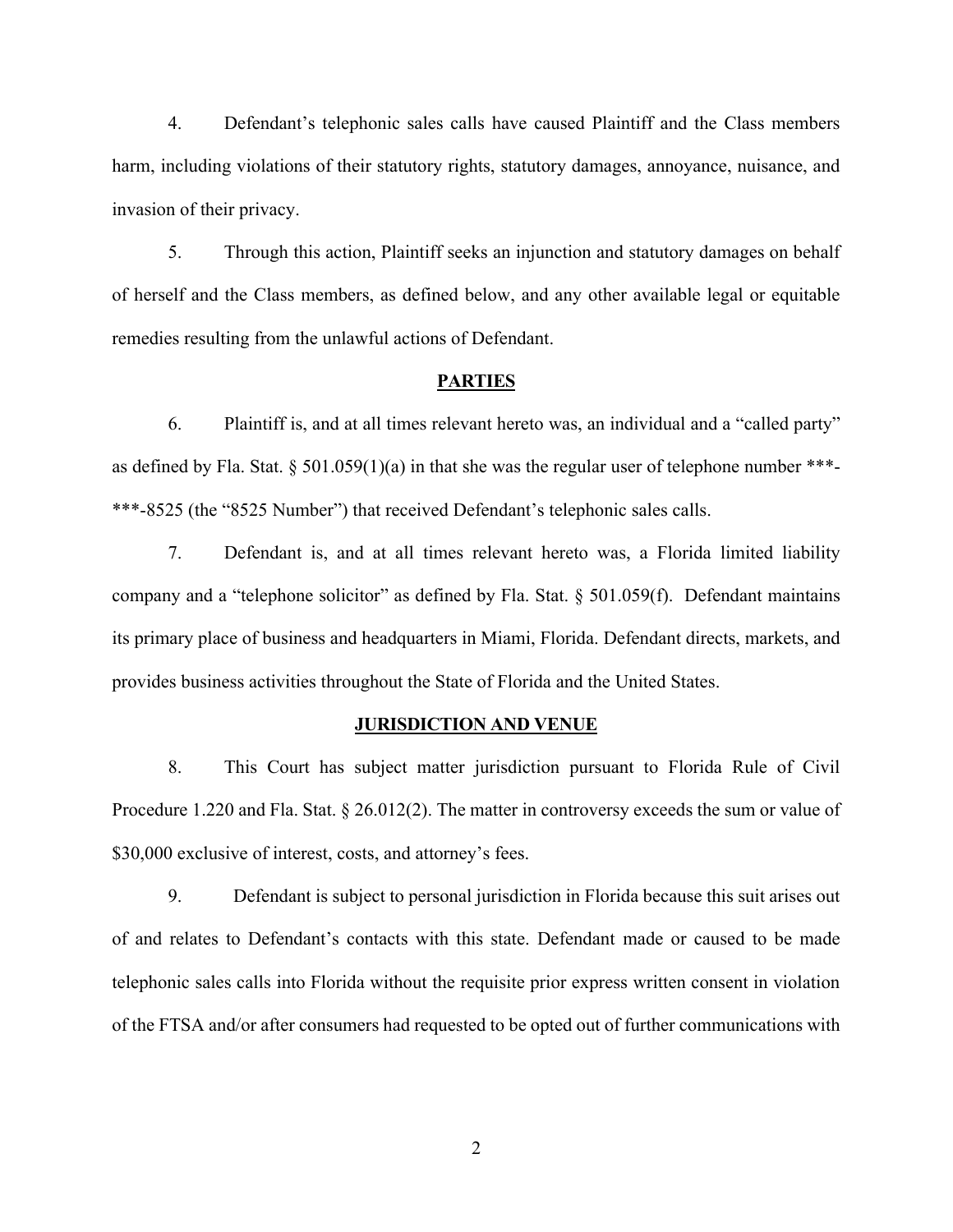Defendant. Plaintiff received such calls while residing in and physically present in Miami-Dade County, Florida.

10. Venue for this action is proper in this Court pursuant to Fla. Stat. § 47.051 because Defendant (1) is a Florida limited liability company doing business in this judicial circuit; and (2) has an agent or other representative in Florida. All facts giving rise to this action occurred in this circuit.

# **FACTS**

11. Beginning on or about December 30, 2021, Defendant began bombarding Plaintiff with numerous telephonic sales calls to Plaintiff's cellular telephone number, including but not limited to the following from Defendant's 855-757-0070 number:

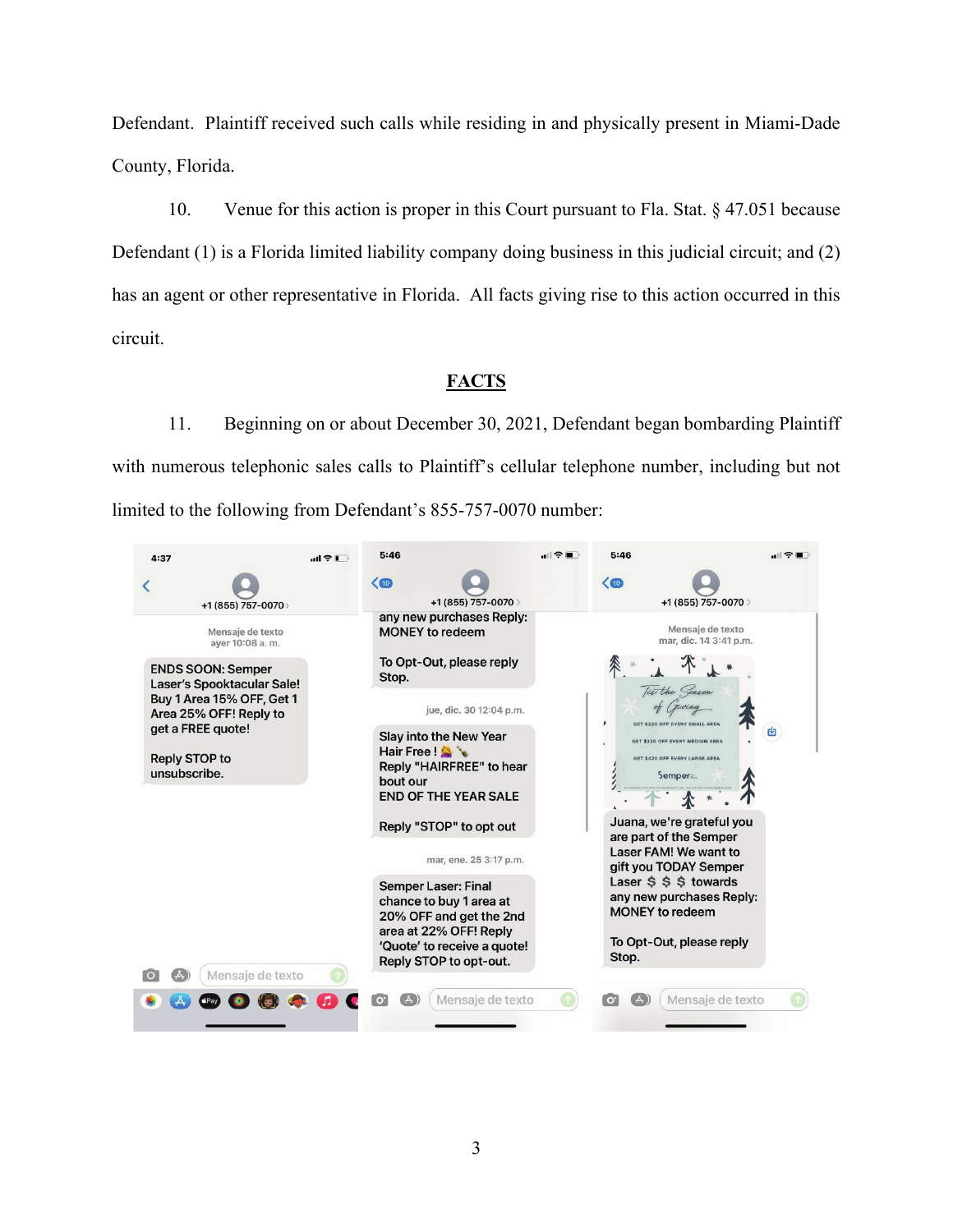12. Defendant's messages included the following opt-out instructions "Reply STOP to opt-out."

13. On February 21, 2022, Plaintiff responded with the word "Stop" in an attempt to opt-out of any further text message communications with Defendant.



14. Immediately after Plaintiff sent her stop request, Defendant, within seconds, responded with an automated opt-out confirmation text confirming that Plaintiff had opted out of future communications: "You replied with the word "stop" which blocks all texts sent from this number."

15. Despite Plaintiff's use of Defendant's preferred opt-out language and Defendant's subsequent opt-out confirmation, Defendant ignored Plaintiff's opt-out demand and continued to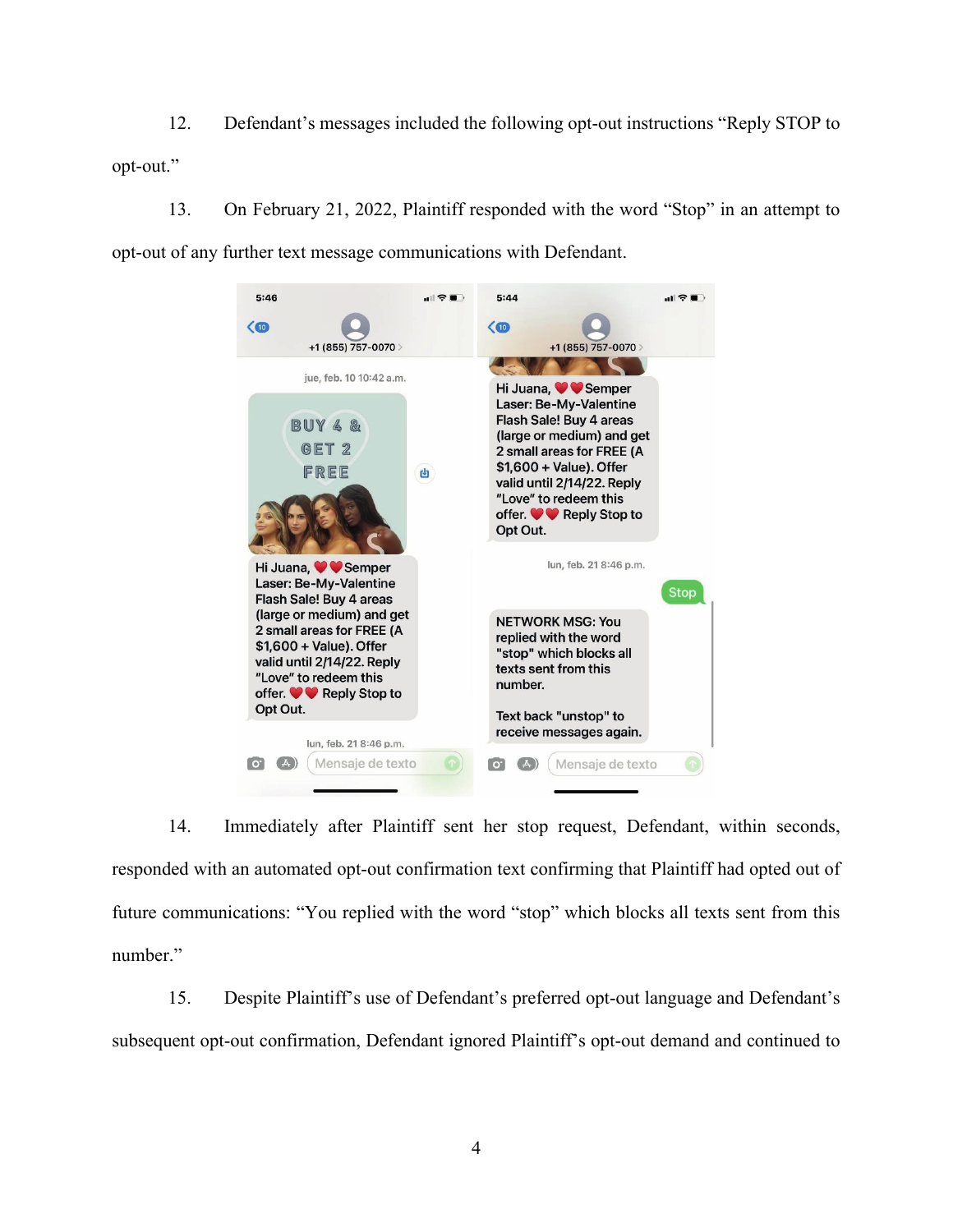send Plaintiff another promotional text message on February 23, 2022 This message came from a different number belonging to Defendant— (855) 228-2098:



16. Defendant's use of automated, instantaneous opt-out confirmations show that Defendant has the capability of immediately complying with Plaintiff's opt-out requests.

17. These facts strongly suggest that Defendant uses multiple telephone numbers to send marketing text messages to Plaintiff and members of the Class and fails to ensure that requests by Plaintiff and Class members to opt-out of future communications are honored, regardless of which telephone number Defendant utilizes for its marketing solicitation.

18. For example, these facts suggest that Defendant has failed to maintain a master optout list and/or failed to maintain internal policies to sufficiently cross-reference Defendant's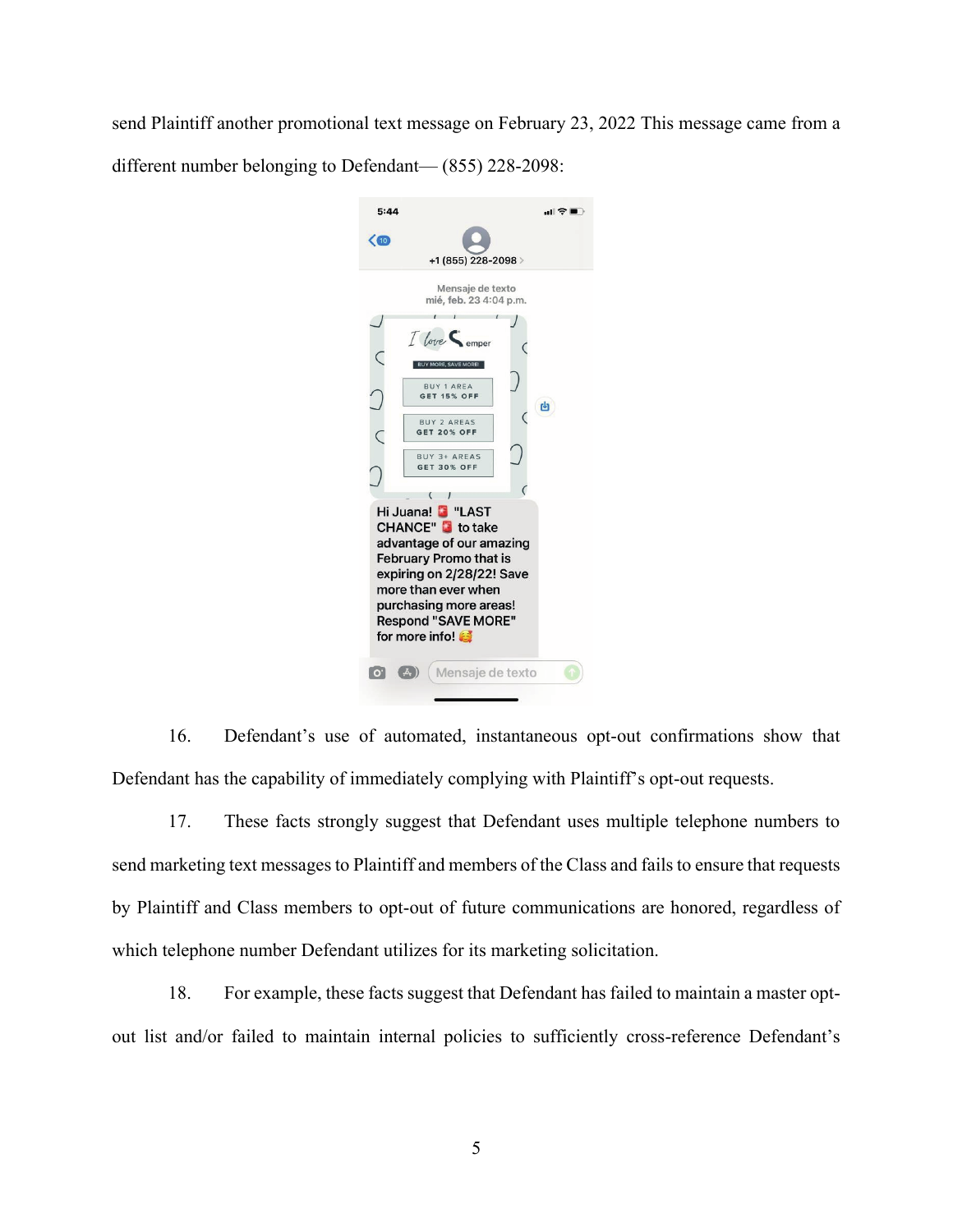various marketing telephone numbers with the opt-out requests made by Plaintiff and members of the Class.

19. As demonstrated by the above screenshots, the purpose of Defendant's telephonic sales calls was to solicit the sale of consumer goods and/or services. The messages advertised Defendant's various discounts and promotions.

20. Defendant's texts and calls were not made for an emergency purpose or to collect on a debt pursuant to 47 U.S.C.  $\S$  227(b)(1)(B).

21. Defendant's text messages were transmitted to Plaintiff's cellular telephone, and within the time frame relevant to this action.

22. Defendant's text messages constitute telemarketing because they encouraged the future purchase or investment in property, goods, or services, i.e., selling Plaintiff hair removal services and products.

23. Upon information and belief, Defendant does not have a written policy for maintaining an internal do not call list pursuant to 47 U.S.C. § 64.1200(d)(1).

24. Upon information and belief, Defendant does not inform and train its personnel engaged in telemarking in the existence and the use of any internal do not call list pursuant to 47 U.S.C.  $\S$  64.1200(d)(2).

25. At no point in time did Plaintiff provide Defendant with her express written consent to be contacted.

26. To the extent that Defendant had any consent to contact Plaintiff, that consent was expressly revoked when Plaintiff responded with "Stop" on February 21, 2022.

27. Upon information and belief, Defendant caused similar telephonic sales calls to be sent to individuals residing in Florida and throughout the United States.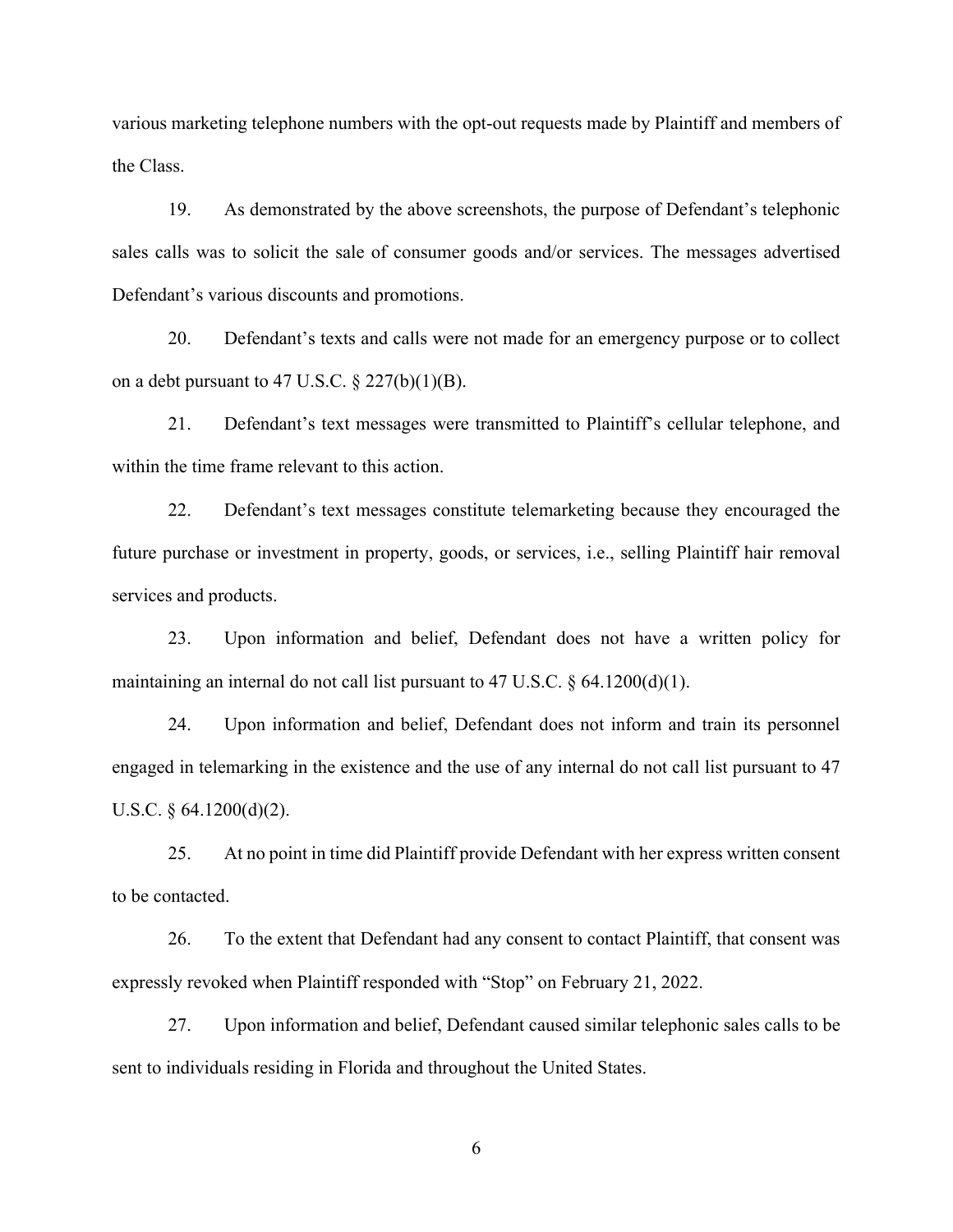28. To transmit the above telephonic sales calls, Defendant utilized a computer software system that automatically selected and dialed Plaintiff's and the Class members' telephone numbers.

29. Plaintiff never provided Defendant with express written consent authorizing Defendant to transmit telephonic sales calls to Plaintiff's cellular telephone number utilizing an automated system for the selection or dialing of telephone numbers.

30. Defendant's text messages originated from telephone numbers 855-757-0070 and 855-228-2098, both numbers which upon information and belief is owned and operated by Defendant or on behalf of Defendant.

31. Defendant's telephonic sales calls caused Plaintiff and the Class members harm, including statutory damages, inconvenience, invasion of privacy, aggravation, annoyance.

## **CLASS ALLEGATIONS**

#### **PROPOSED CLASS**

32. Plaintiff brings this lawsuit as a class action on behalf of herself individually and on behalf of all other similarly situated persons as a class action pursuant to Florida Rule of Civil Procedure 1.220(b)(2) and (b)(3). The "Class" that Plaintiff seeks to represent is defined as:

> **No Consent Class: All persons in the United States who, (1) were sent a telephonic sales call regarding Defendant's goods and/or services, (2) using the same equipment or type of equipment utilized to call Plaintiff.**

> **Internal Do Not Call Class: All persons within the United States who, within the four years prior to the filing of this Complaint, were sent a text message from Defendant or anyone on Defendant's behalf, to said person's cellular telephone number** *after* **making a request to Defendant to not receive future text messages.**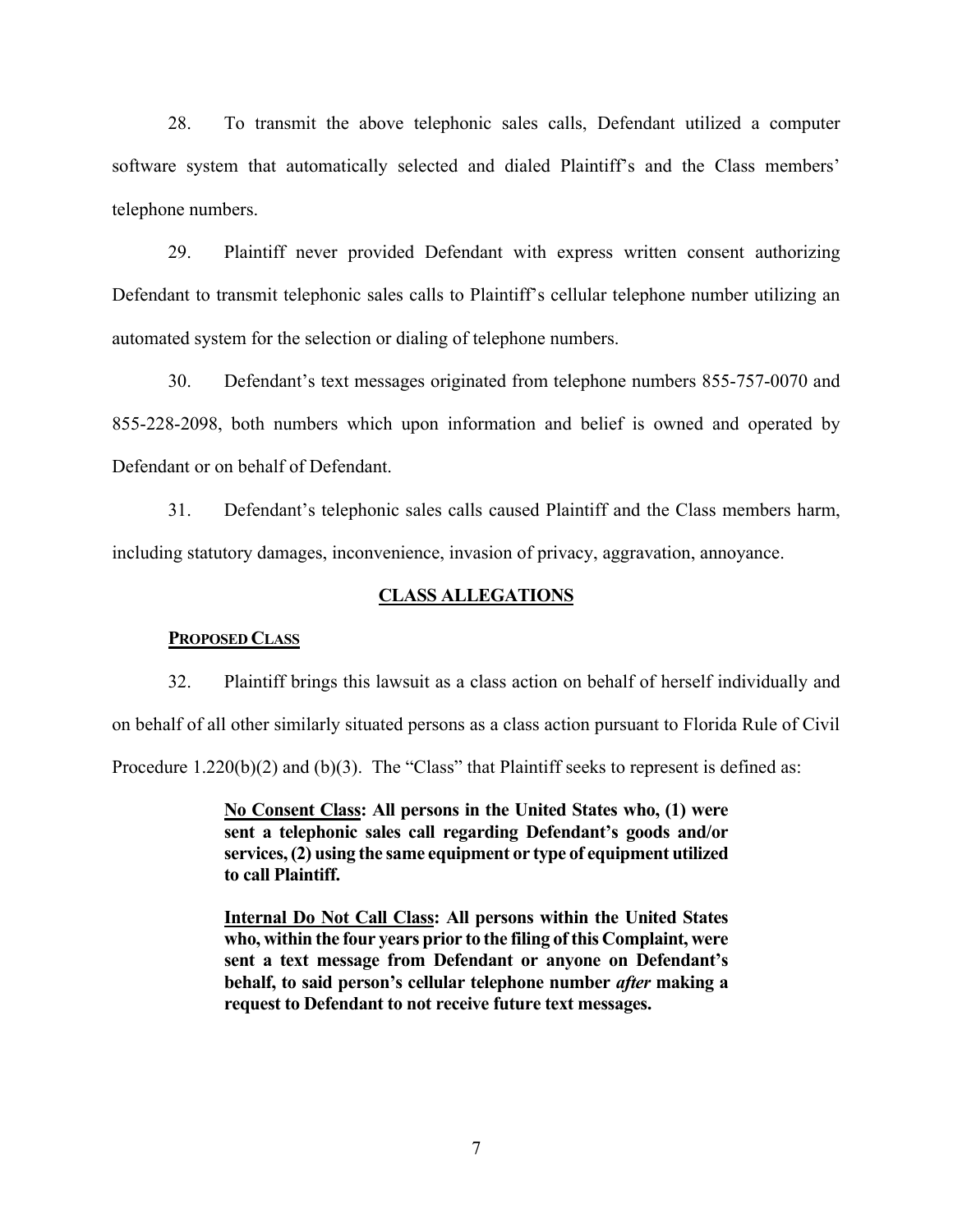33. Defendant and its employees or agents are excluded from the Class. Plaintiff does not know the exact number of members in the Class but believes the Class members number over seventy, if not more.

#### **NUMEROSITY**

34. Upon information and belief, Defendant has placed telephonic sales calls to telephone numbers belonging to more than seventy consumers listed throughout Florida without their prior express written consent and/or after they had requested to opt-out. The members of the Class, therefore, are believed to be so numerous that joinder of all members is impracticable.

35. The exact number and identities of the Class members are unknown at this time and can be ascertained only through discovery. Identification of the Class members is a matter capable of ministerial determination from Defendant's call records.

## **COMMON QUESTIONS OF LAW AND FACT**

36. There are numerous questions of law and fact common to the Class which predominate over any questions affecting only individual members of the Class. Among the questions of law and fact common to the Class are:

[1] Whether Defendant initiated telephonic sales calls to Plaintiff and the Class members; [2] Whether Defendant can meet its burden of showing that it had prior express written consent to make such calls;

[3] Whether Defendant violated 47 C.F.R. § 64.1200(d);

[4] Whether Defendant adhered to requests by class members to stop sending text messages to their telephone numbers;

[5] Whether Defendant keeps records of text recipients who revoked consent to receive texts;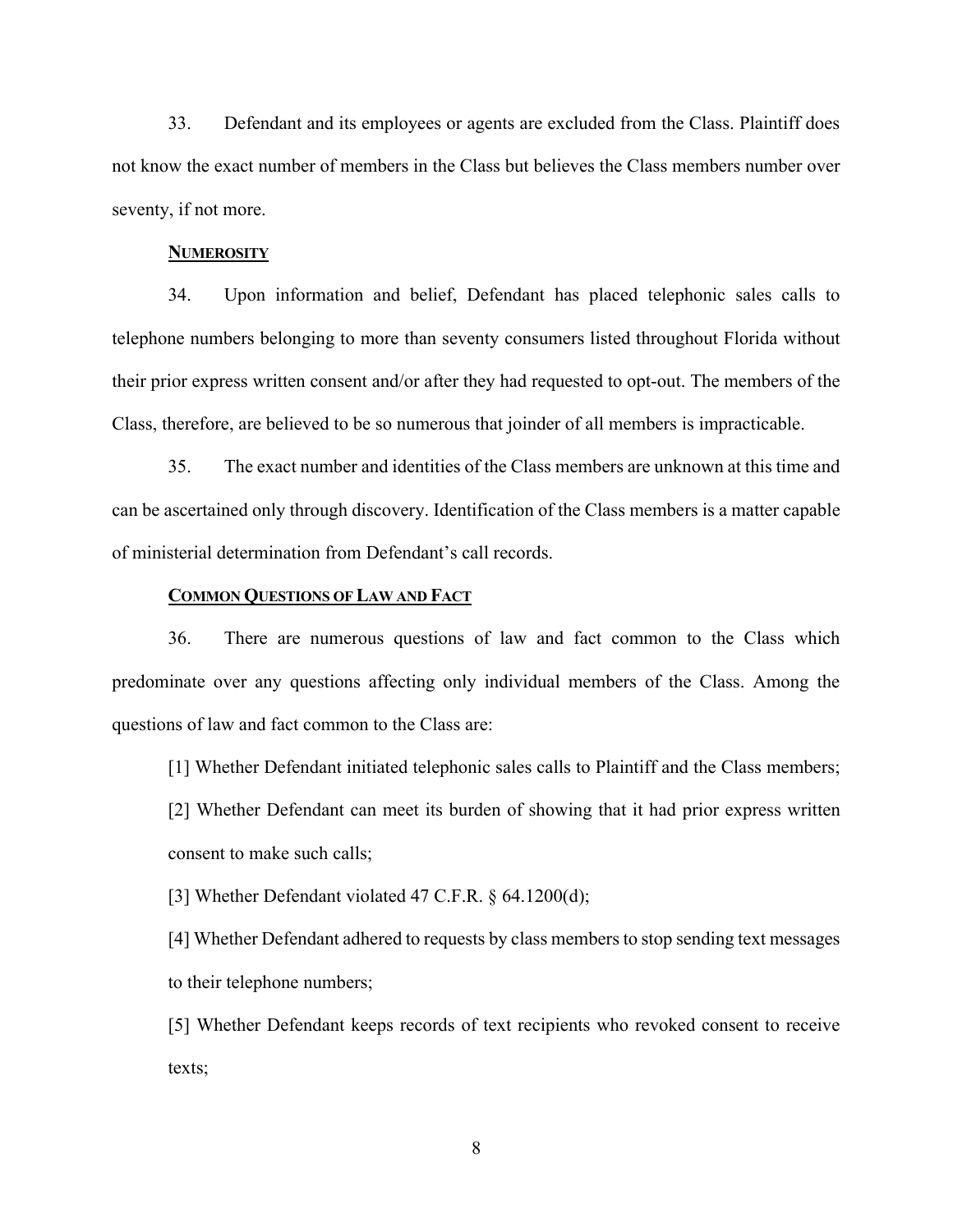[6] Whether Defendant has any written policies for maintaining an internal do not call list

[7] Whether Defendant's conduct was knowing and willful; and

[8] Whether Defendant is liable for damages, and the amount of such damages.

37. The common questions in this case are capable of having common answers. If Plaintiff's claim that Defendant routinely transmits telephonic sales calls without prior express written consent is accurate, Plaintiff and the Class members will have identical claims capable of being efficiently adjudicated and administered in this case.

#### **TYPICALITY**

38. Plaintiff's claims are typical of the claims of the Class members, as they are all based on the same factual and legal theories.

### **PROTECTING THE INTERESTS OF THE CLASS MEMBERS**

39. Plaintiff is a representative who will fully and adequately assert and protect the interests of the Class and has retained competent counsel. Accordingly, Plaintiff is an adequate representative and will fairly and adequately protect the interests of the Class.

#### **SUPERIORITY**

40. A class action is superior to all other available methods for the fair and efficient adjudication of this lawsuit because individual litigation of the claims of all members of the Class is economically unfeasible and procedurally impracticable. While the aggregate damages sustained by the Class are in the millions of dollars, the individual damages incurred by each member of the Class resulting from Defendant's wrongful conduct are too small to warrant the expense of individual lawsuits. The likelihood of individual Class members prosecuting their own separate claims is remote, and, even if every member of the Class could afford individual litigation, the court system would be unduly burdened by individual litigation of such cases.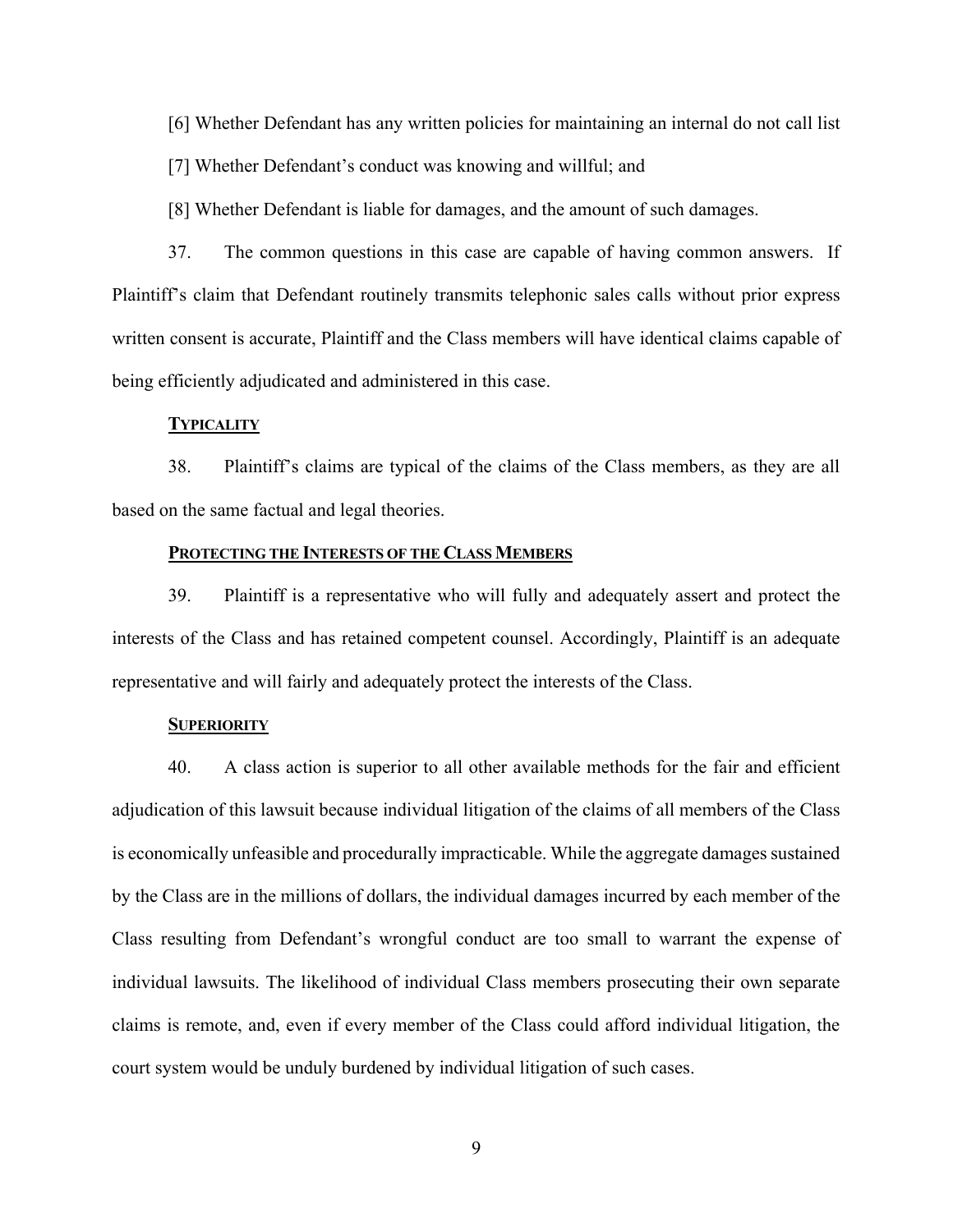41. The prosecution of separate actions by members of the Class would create a risk of establishing inconsistent rulings and/or incompatible standards of conduct for Defendant. For example, one court might enjoin Defendant from performing the challenged acts, whereas another may not. Additionally, individual actions may be dispositive of the interests of the Class, although certain class members are not parties to such actions.

## **COUNT I VIOLATION OF FLA. STAT. § 501.059 (On Behalf of Plaintiff and the No Consent Class)**

42. Plaintiff re-alleges and incorporates the foregoing allegations as if fully set forth herein.

43. It is a violation of the FTSA to "make or knowingly allow a telephonic sales call to be made if such call involves an automated system for the selection or dialing of telephone numbers or the playing of a recorded message when a connection is completed to a number called without the prior express written consent of the called party." Fla. Stat.  $\S 501.059(8)(a)$ .

44. A "telephonic sales call" is defined as a "telephone call, text message, or voicemail transmission to a consumer for the purpose of soliciting a sale of any consumer goods or services, soliciting an extension of credit for consumer goods or services, or obtaining information that will or may be used for the direct solicitation of a sale of consumer goods or services or an extension of credit for such purposes." Fla. Stat. § 501.059(1)(g).

- 45. "Prior express written consent" means an agreement in writing that:
	- 1. Bears the signature of the called party;
	- 2. Clearly authorizes the person making or allowing the placement of a telephonic sales call by telephone call, text message, or voicemail transmission to deliver or cause to be delivered to the called party a telephonic sales call using an automated system for the selection or dialing of telephone numbers, the playing of a recorded message when a connection is completed to a number called, or the transmission of a prerecorded voicemail;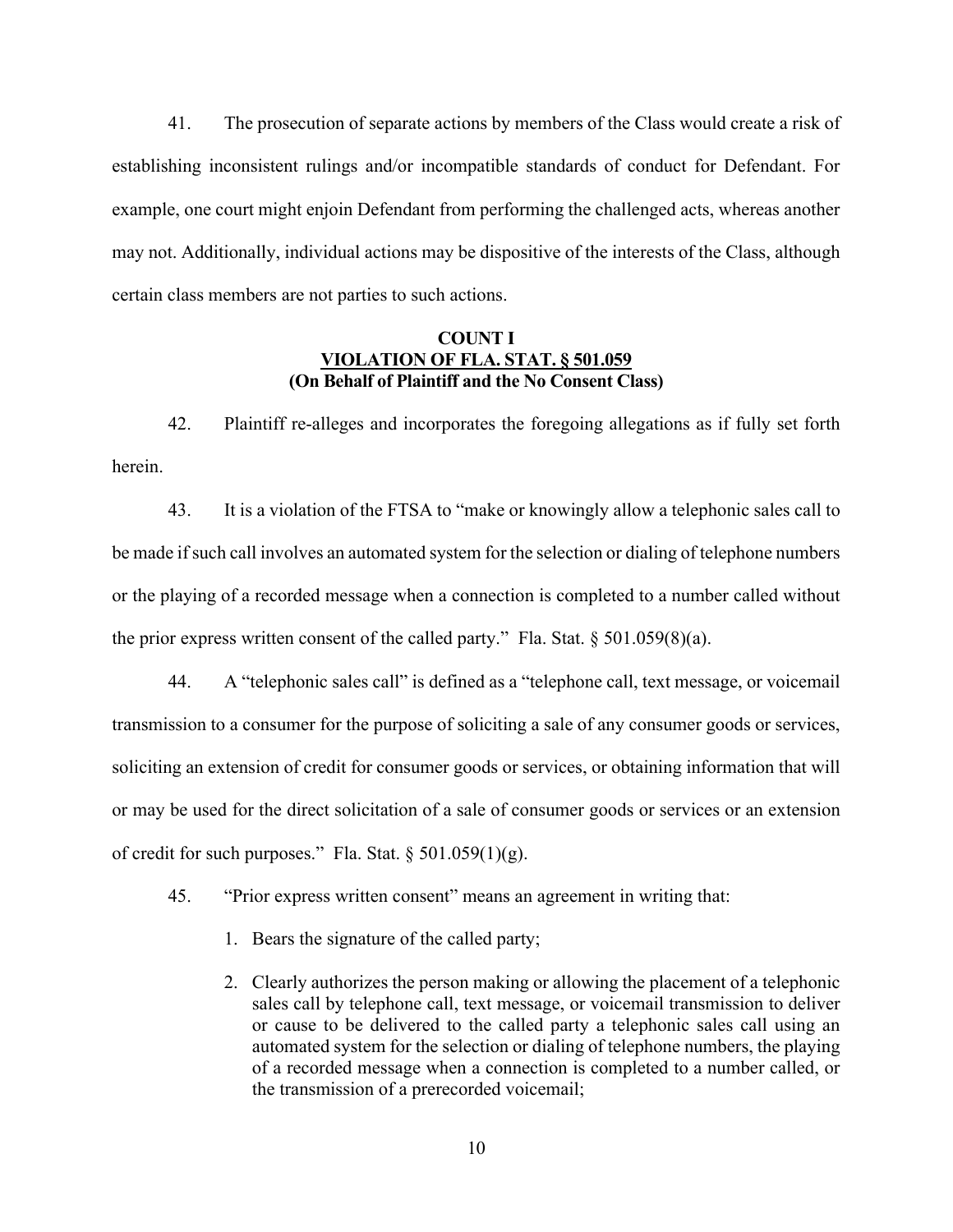- 3. Includes the telephone number to which the signatory authorizes a telephonic sales call to be delivered; and
- 4. Includes a clear and conspicuous disclosure informing the called party that:
	- a. By executing the agreement, the called party authorizes the person making or allowing the placement of a telephonic sales call to deliver or cause to be delivered a telephonic sales call to the called party using an automated system for the selection or dialing of telephone numbers or the playing of a recorded message when a connection is completed to a number called; and
	- b. He or she is not required to directly or indirectly sign the written agreement or to agree to enter into such an agreement as a condition of purchasing any property, goods, or services.

Fla. Stat. § 501.059(1)(g).

46. Defendant failed to secure prior express written consent from Plaintiff and the Class members.

47. In violation of the FTSA, Defendant made and/or knowingly allowed telephonic sales calls to be made to Plaintiff and the Class members without Plaintiff's and the Class members' prior express written consent.

48. Defendant made and/or knowingly allowed the telephonic sales calls to Plaintiff and the Class members to be made utilizing an automated system for the selection or dialing of telephone numbers.

49. As a result of Defendant's conduct, and pursuant to  $\S 501.059(10)(a)$  of the FTSA,

Plaintiff and Class members were harmed and are each entitled to a minimum of \$500.00 in damages for each violation. Plaintiff and the Class members are also entitled to an injunction against future calls. *Id*.

# **COUNT II VIOLATION OF 47 U.S.C. § 227(c)(2) (Individually and on behalf of the Internal Do Not Call Class)**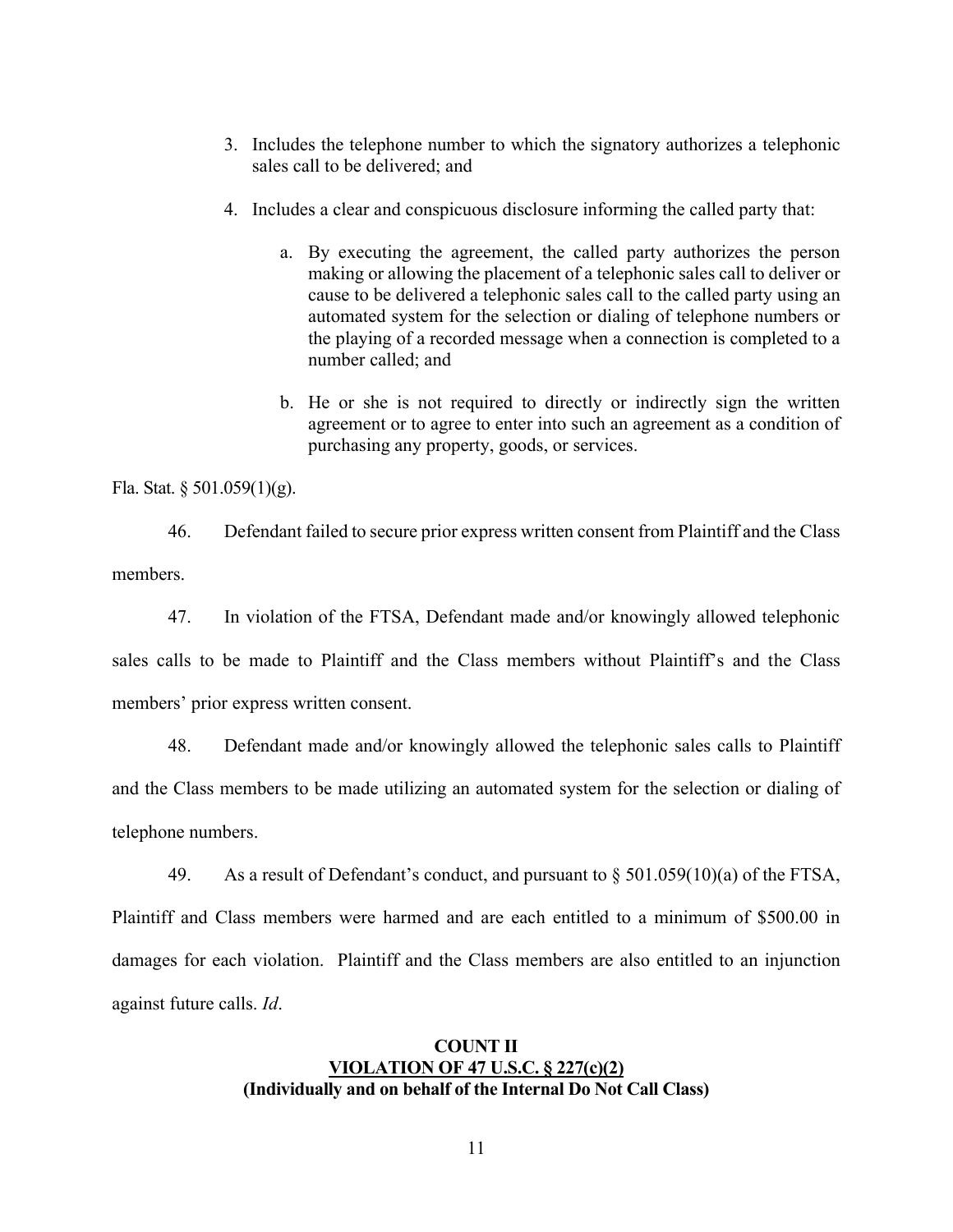50. Plaintiff re-alleges and incorporates paragraphs 1-41 as if fully set forth herein.

51. The TCPA provides that any "person who has received more than one telephone call within any 12-month period by or on behalf of the same entity in violation of the regulations prescribed under this subsection may" bring a private action based on a violation of said regulations, which were promulgated to protect telephone subscribers' privacy rights to avoid receiving telephone solicitations to which they object. 47 U.S.C.  $\S 227(c)(5)$ .

52. Under 47 C.F.R. § 64.1200(d), "[n]o person or entity shall initiate any call for telemarketing purposes to a residential telephone subscriber unless such person or entity has instituted procedures for maintaining a list of persons who request not to receive telemarketing calls made by or on behalf of that person or entity. The procedures instituted must meet certain minimum standards, including:

(3) Recording, disclosure of do-not-call requests. If a person or entity making a call for telemarketing purposes (or on whose behalf such a call is made) receives a request from a residential telephone subscriber not to receive calls from that person or entity, the person or entity must record the request and place the subscriber's name, if provided, and telephone number on the do-not call list at the time the request is made. Persons or entities making calls for telemarketing purposes (or on whose behalf such calls are made) must honor a residential subscriber's do-not-call request within a reasonable time from the date such request is made. This period may not exceed thirty days from the date of such request . . . .

(6) Maintenance of do-not-call lists. A person or entity making calls for telemarketing purposes must maintain a record of a consumer's request not to receive further telemarketing calls. A do-not-call request must be honored for 5 years from the time the request is made.

## 47 C.F.R. § 64.1200(d)(3), (6).

53. Under 47 C.F.R § 64.1200(e) the rules set forth in 47 C.F.R. § 64.1200(d) are applicable to any person or entity making telephone solicitations or telemarketing calls to wireless telephone numbers: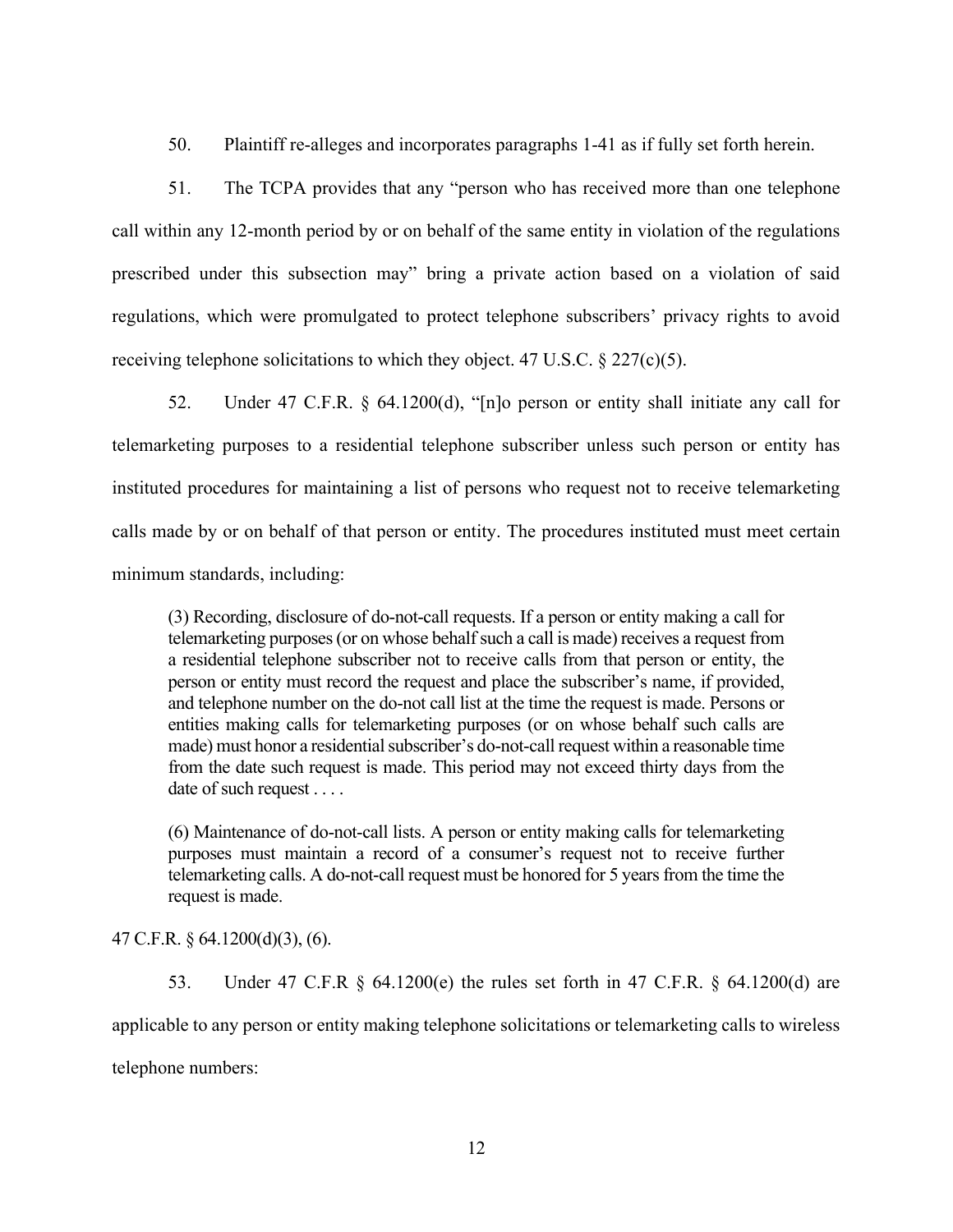(e) The rules set forth in paragraph (c) and (d) of this section are applicable to any person or entity making telephone solicitations or telemarketing calls to wireless telephone numbers to the extent described in the Commission's Report and Order, CG Docket No. 02-278, FCC 03-153, "Rules and Regulations Implementing the Telephone Consumer Protection Act of 1991.

47 C.F.R. § 64.1200(e).

54. Plaintiff and the Internal Do Not Call Class members made requests to Defendant not to receive calls from Defendant.

55. Defendant failed to honor Plaintiff and the Internal Do Not Call Class members' requests.

56. Upon information and belief, Defendant has not instituted procedures for maintaining a list of persons who request not to receive telemarketing calls made by or on behalf of their behalf, pursuant to 47 C.F.R. § 64.1200(d).

57. Because Plaintiff and the Internal Do Not Call Class members received more than one text message in a 12-month period made by or on behalf of Defendant in violation of 47 C.F.R. § 64.1200(d), as described above, Defendant violated 47 U.S.C. § 227(c)(5).

58. As a result of Defendant's violations of 47 U.S.C. § 227(c)(5), Plaintiff and the Internal Do Not Call Class members are entitled to an award of \$500.00 in statutory damages, for each and every negligent violation, pursuant to 47 U.S.C. § 227(c)(5).

59. As a result of Defendant's violations of 47 U.S.C. § 227(c)(5), Plaintiff and the Internal Do Not Call Class members are entitled to an award of \$1,500.00 in statutory damages, for each and every knowing and/or willful violation, pursuant to 47 U.S.C.  $\S 227(c)(5)$ .

60. Plaintiff and the Internal Do Not Call Class members also suffered damages in the form of invasion of privacy.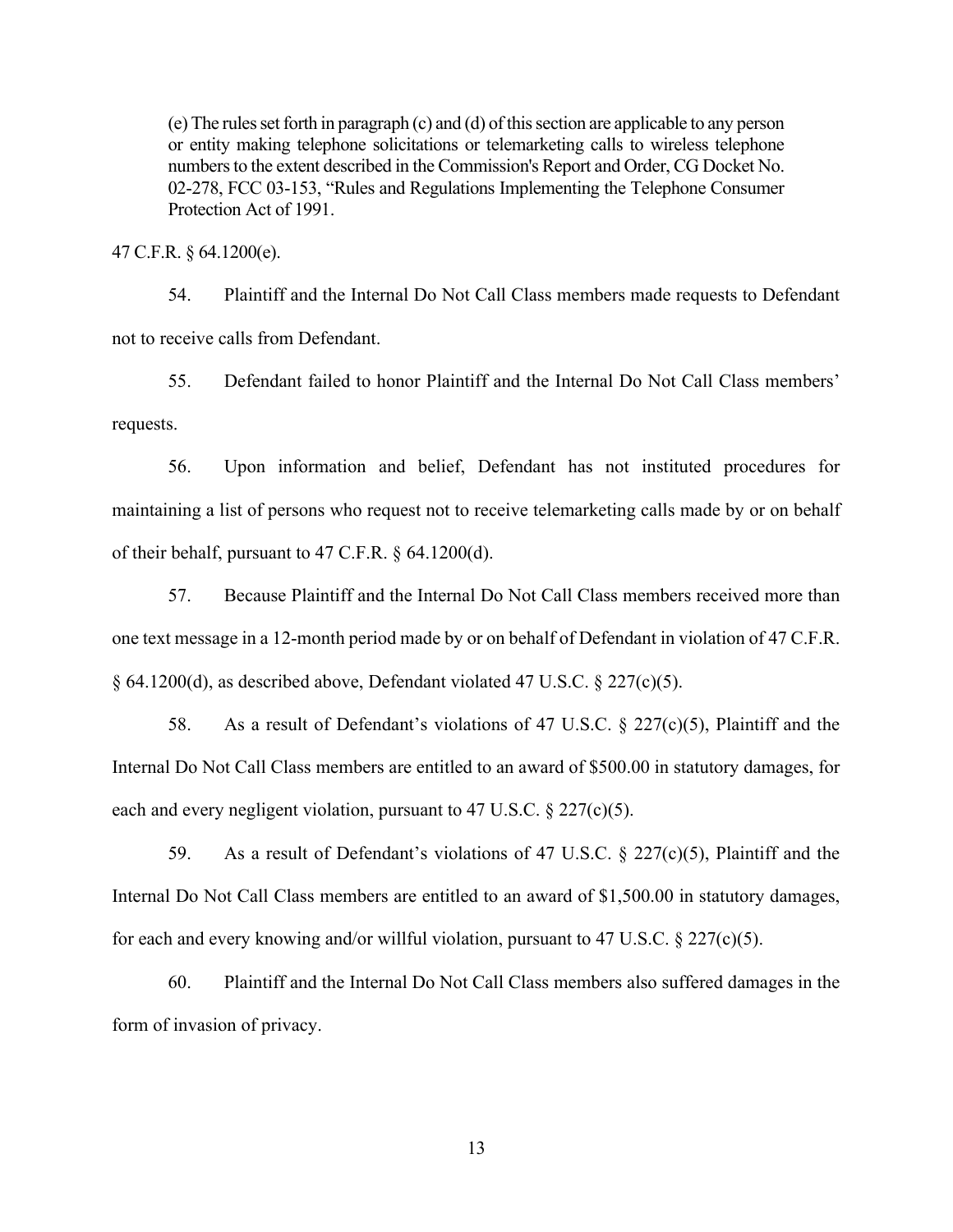61. Plaintiff and the Internal Do Not Call Class members are also entitled to and seek injunctive relief prohibiting Defendant's illegal conduct in the future, pursuant to 47 U.S.C. §  $227(c)(5)$ .

#### **PRAYER FOR RELIEF**

**WHEREFORE**, Plaintiff, individually and on behalf of the Class, prays for the following relief:

- a) An order certifying this case as a class action on behalf of the Class as defined above, and appointing Plaintiff as the representative of the Class and Plaintiff's counsel as Class Counsel;
- b) An award of statutory damages for Plaintiff and each member of the Class;
- c) An order declaring that Defendant's actions, as set out above, violate the FTSA;
- d) An order declaring that Defendant's actions, set out above, violate the TCPA;
- e) An injunction requiring Defendant to cease all telephonic sales calls made without express written consent, and to otherwise protect the interests of the Class;
- f) Such further and other relief as the Court deems necessary.

### **JURY DEMAND**

Plaintiff, individually and on behalf of the Class, hereby demand a trial by jury.

## **DOCUMENT PRESERVATION DEMAND**

Plaintiff demands that Defendant take affirmative steps to preserve all records, lists, electronic databases or other itemization of telephone numbers associated with the communications or transmittal of the calls as alleged herein.

Dated: March 3, 2022

Respectfully Submitted,

# **SHAMIS & GENTILE P.A.**